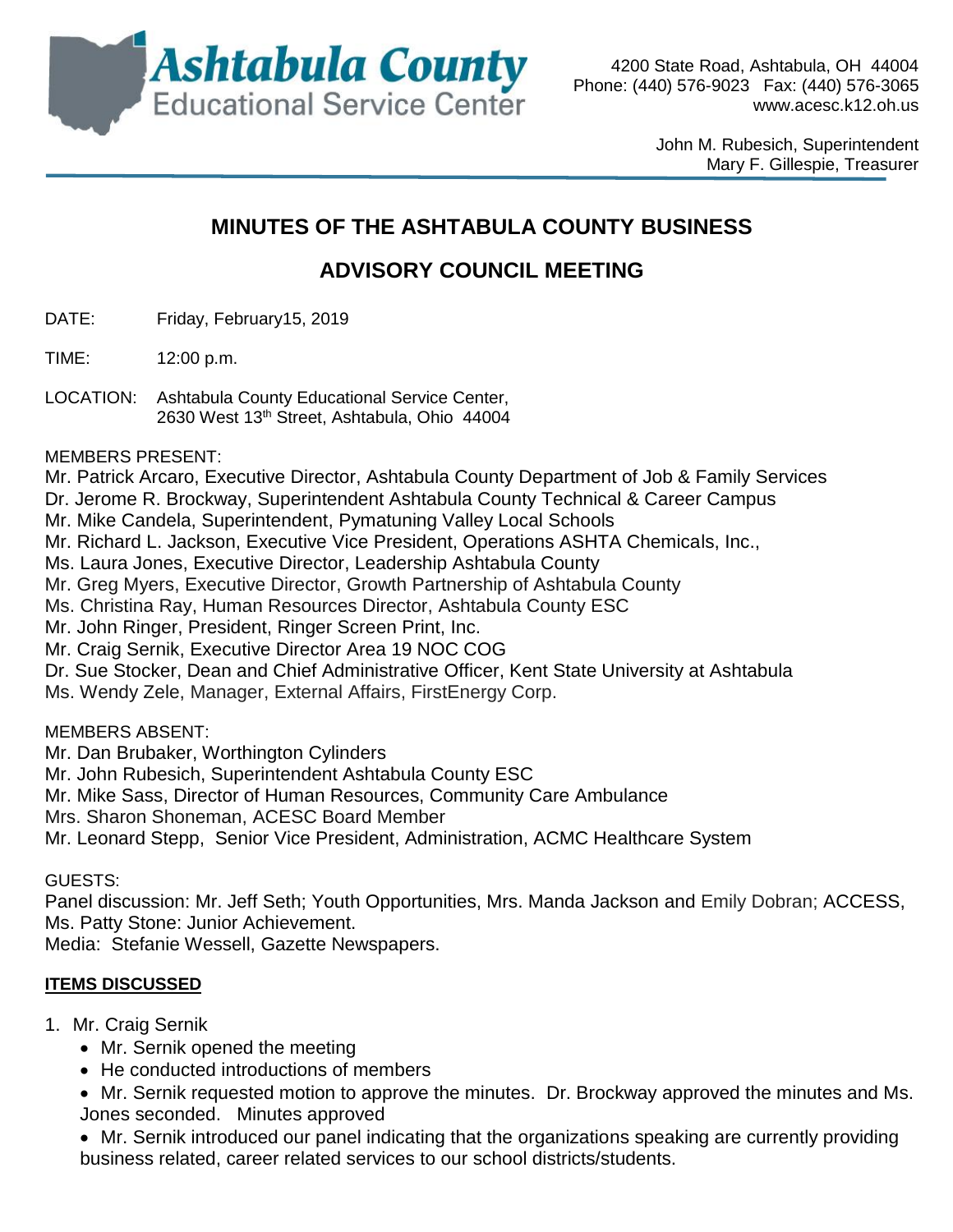Ashtabula County Business Advisory Committee Meeting Minutes Thursday, February 15, 2019 Page -2-

- 2. Mr. Jeff Seth, Youth Opportunities Program from A-Tech:
	- Mr. Seth provided an overview and power point presentation of the Youth Opportunities Program
	- youthOPPORTUNITIES is a program for young people aged 21 and under who could use a little help to achieve their goals. youthOPPORTUNITIES offers participants a wide variety of educational and work- oriented options to assist them in being successful in school and in life.
	- youthOPPORTUNITIES is a community-based program in Ashtabula County that offers participants year-round access to a wide variety of services depending on their personal needs. Their focus is placed on youth who either need help to successfully continue in school and graduate or who need assistance completing their high-school equivalency (GED) while getting and keeping a job and becoming more self-sufficient.
	- Youth Opportunities is currently serving about 550 county youth
	- See the attached presentation
- 3. Ms. Manda Jackson and Ms. Emily Dobran: ACCESS:
	- Provided a handout with regard to the program and conducted a presentation
	- The handout indicates their Mission statement, services, program events.
	- The mission of ACCESS: Ashtabula County Continued Education Support Services (ACCESS) is to present Ashtabula County Students with the information, strategies and resources that are essential for progression through an educational pathway that leads to a career.
	- Three pathways: Enroll, Employ or Enlist
	- Serviced 1700 students in the county
	- There is a representative in each school district from ACCESS
	- Have moved toward customizing their services concentrating on career exploration
	- College Access facilitates Workforce Job and Career Fair in year 3 and this year will be held on Thursday May 2<sup>nd</sup> at Kent State Ashtabula. They coordinate with several community organizations to put this together.
	- See the attached handout
- 4. Ms. Patty Stone, District Manager; Junior Achievement:
	- Ms. Stone conducted a power point presentation
	- Provided some handouts as well
	- Mission is to Inspire and prepare young people to succeed in a global economy
	- Visit every 7 & 8 grade students in our county
	- Reach about 2500 students this year
	- Have several activities and information about those activities are in the handouts
	- See the attached handouts
- 5. Questions were directed to the panel with regard to their services
	- How to link with the organizations
	- How do they feel they can address the gap of an employable, available workforce. Each panel addressed this issue with what they feel their organization can do to help address this gap
	- Question on Drug-Free America programs in schools. Currently a few of our schools have this program in place such as our career center, A-Tech and Ashtabula Area City Schools.
	- Comments from our member, Mr. Craig Sernik indicating that Ashtabula County is so far ahead of other neighboring counties with regard to the services we receive from these three panelists and our other partner organizations. We really are a best practice and other counties visit or request information about our service programs, especially the youth opportunities program.